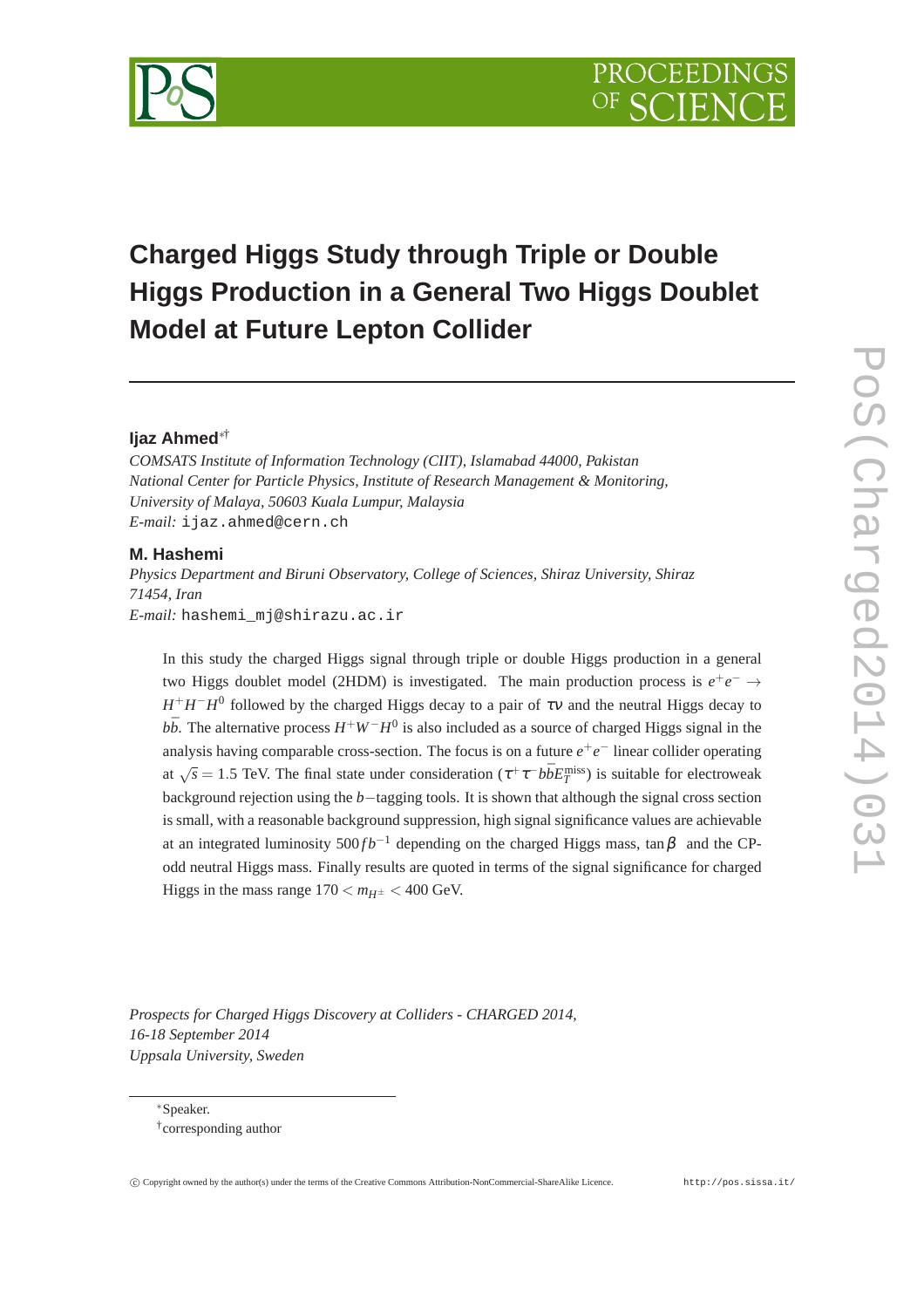## **1. Introduction**

In a general 2HDM, the Higgs sector consists of two charged Higgs bosons, *H* ±, two CP-even neutral Higgs bosons,  $h^0$ ,  $H^0$ , and a CP-odd neutral Higgs,  $A^0$ . The lightest neutral Higgs boson *h*<sup>0</sup>, is taken to be SM-like and is the candidate for the signal observed at LHC. A charged Higgs with  $m_{H^{\pm}}$  < 89GeV has been excluded by LEP for all tan  $\beta$  values [1]. The Tevatron searches by D0 [2] and CDF [3] restrict the  $m_{H^{\pm}}$  to be in the range  $m_{H^{\pm}} > 80$  GeV for  $2 < \tan \beta < 30$ . The above results are followed by the indirect limit from  $b \to s\gamma$  studies by the CLEO collaboration which exclude  $m_{H^{\pm}}$  below 300 GeV at 95 % C.L. in 2HDM Type II with tan  $\beta > 2$  [4]. In general in terms of 2HDM types the current conclusion is  $m_{H^{\pm}} > 300$  GeV in 2HDM Type II and III. In addition to the above constraints, the CMS collaboration restricts a neutral MSSM Higgs boson to be heavier than 200 GeV with tan  $\beta = 10$ , assuming  $m_h$  boson around 125 GeV [5]. Therefore, an additional neutral Higgs should be heavier than at least 200 GeV with  $\tan \beta$  less than 10. Based on this observation, and to allow for high tan  $\beta$  values,  $m_{H^0}$  of 300 GeV is assumed in this study. New results from ATLAS indicate no charged Higgs lighter than 160 GeV with tan  $\beta > 20$  [6]. Combined results from CMS search report [7] and from ATLAS the fact that there is no exclusion for a  $H^{\pm}$  heavier than 170 GeV. The chosen mass points of charged Higgs are also consistent with bounds from  $B_s \to \mu^+\mu^-$  studies, as well as respecting  $\Delta\rho$  parameter. Fig. 1, which shows results for  $m_H = 300$  GeV, tan  $\beta = 10$  and with three adopted values of  $m_A$ . The global fit to SM electroweak measurements requires  $\Delta \rho$  to be  $O(10^{-3})$  [8]. Since Fig. 1 shows  $\Delta \rho$  values within the same order of magnitude, therefore, we conclude that the set of chosen mass points are consistent with EW precision measurements.

#### **2. Triple Higgs Couplings**

The triple Higgs production can be regarded as a unique process for the charged Higgs studies as in that case, it contains a pair of charged Higgs and a single neutral Higgs (*H* <sup>+</sup>*H* −*H* <sup>0</sup> or *H*<sup>+</sup>*H*<sup>−</sup>*h*<sup>0</sup>). Having the neutral Higgs decayed to *b*<sup>b</sup>, the final state has effectively two extra *b*−jets as compared to the charged Higgs pair production. This feature makes it easy to be distinguished from the background processes. The reason is lack of existence of true *b*−jets in SM background events *WW*, *ZZ* and  $Z^{(*)}/\gamma^*$ . The *tt*<sup> $t$ </sup> background can be reduced by a cut on the invariant mass of the two *b*-jets.

In what follows, the triple Higgs production is analyzed as the main source of charged Higgs bosons. To this end, the triple Higgs couplings are used for the signal production as presented in [9, 10, 11, 12]. We check briefly  $H^0H^+H^-$  couplings presented in the mentioned references dealing one by one and showing in Eqn. (2.1) only taken from [9].

$$
g_{H^{+}H^{-}H^{0}} = \frac{2m_{W}s_{W}}{e} \left[ s_{\beta-\alpha}(\frac{1}{4}s_{2\beta}^{2}(\lambda_{1}+\lambda_{2})+\lambda_{345}(s_{\beta}^{4}+c_{\beta}^{4})-\lambda_{4}-\lambda_{5}-s_{2\beta}c_{2\beta}(\lambda_{6}-\lambda_{7})) + c_{\beta-\alpha}(\frac{1}{2}s_{2\beta}(s_{\beta}^{2}\lambda_{1}-c_{\beta}^{2}\lambda_{2}+c_{2\beta}\lambda_{345})-\lambda_{6}s_{\beta}s_{3\beta}-\lambda_{7}c_{\beta}c_{3\beta}) \right]
$$
(2.1)

With the assumptions  $\lambda_5 = \lambda_6 = \lambda_7 = 0$  and by assuming  $s_{\beta-\alpha} = 1$  the above equation makes sure that the neutral lightest Higgs boson has the same couplings to gauge bosons as the SM partner. It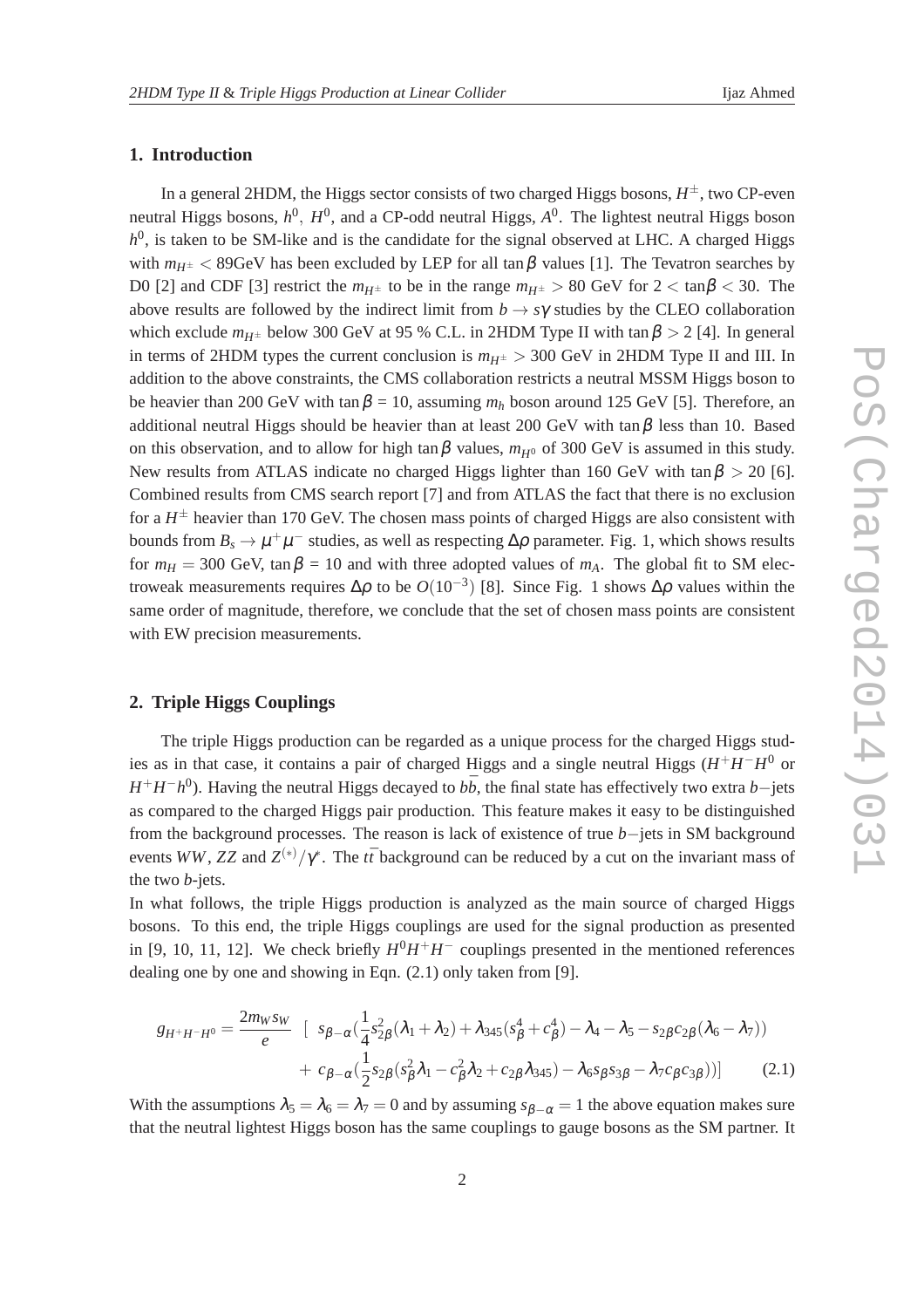is therefore an SM-like Higgs boson. This is due to the fact that the ratio of Higgs-gauge coupling in 2HDM to SM Higgs-gauge coupling can be expressed as follows [13]:

$$
\frac{g_{h_{2HDM}VV}}{g_{h_{SM}VV}} = s_{\beta - \alpha}, \quad \frac{g_{H_{2HDM}VV}}{g_{H_{SM}VV}} = c_{\beta - \alpha} \tag{2.2}
$$

Since we use large  $\beta$  values, the above requirement ( $s_{\beta-\alpha} = 1$ ) leads to small and negative  $\alpha$  values. Moreover, in this limit, the SM-like Higgs boson has the same coupling to a pair of bottom quarks as in SM, because [13]

$$
\frac{g_{h_{2HDM}b\bar{b}}}{g_{h_{SM}b\bar{b}}} = -s_{\alpha}/c_{\beta} = s_{\beta-\alpha} - t_{\beta}c_{\beta-\alpha}
$$
 (2.3)

#### **3. Signal and Background Events and their Cross Sections**

The triple Higgs production can be either  $H^+H^-H^0$  or  $H^+H^-h^0$ . However, according to the corresponding couplings presented in Eqns. (3.1) and (3.2) (Ref. [12]), the  $H^+H^-H^0$  coupling is larger than  $H^+H^-h^0$  in the limit  $s_{\beta-\alpha}=1$ , unless there is a very large mass difference between the charged Higgs and CP-odd neutral Higgs.

$$
H^{\pm}H^{\pm}H^{0}: \frac{-ie}{m_W s_W s_{2\beta}} \left[ (m_{H^{\pm}}^2 - m_A^2 + \frac{1}{2} m_H^2) s_{2\beta} c_{\beta - \alpha} - (m_H^2 - m_A^2) c_{2\beta} s_{\beta - \alpha} \right]
$$
(3.1)

$$
H^{\pm}H^{\pm}h^{0}: \frac{-ie}{m_W s_W s_{2\beta}} \left[ (m_{H^{\pm}}^2 - m_A^2 + \frac{1}{2}m_h^2)s_{2\beta} s_{\beta - \alpha} + (m_h^2 - m_A^2)c_{2\beta} c_{\beta - \alpha} \right]
$$
(3.2)

Therefore the signal is assumed to be  $H^+H^-H^0$  or  $H^+W^-H^0$  production. The latter process involves one charged Higgs but its cross section is comparable to the triple Higgs process. Therefore by signal we mean a sum of the above two processes. For reasonable background rejection, it is a convenient choice to assume the neutral Higgs decay to  $b\bar{b}$ . Since the charged Higgs decay to *t* $\bar{b}$  produces a high multiplicity event, it is better to choose  $H^{\pm} \to \tau \nu$  decays which produce low multiplicity events. According to the Higgs-fermion Yukawa couplings defined for the four types of 2HDM, the type-II 2HDM is most suitable for such a final state, because it provides the largest  $H^{\pm} \to \tau \nu$  and  $H^0 \to b\bar{b}$  branching ratio of decays at high tan  $\beta$ . As a summary the full signal production process is

$$
e^+e^- \to H^+H^-H^0(H^+W^-H^0) \to \tau^+\tau^-b\bar{b}E_T^{\text{miss}} \tag{3.3}
$$

The Higgs coupling depends on  $m_A^2 - m_H^2$  according to Eq. (3.1). The neutral Higgs mass  $(m_{H^0})$ has to be greater than  $m_{h^0}$ , and be small enough to allow for heavy  $m_{H^\pm}$  to be produced, however, it is constrained from below by LHC searches for neutral  $H \to \tau \tau$ . A neutral Higgs with  $m_{H^0} = 300$ GeV is well outside the excluded area. Now the cross section can increase if *m<sup>A</sup>* increases resulting in larger  $m_A^2 - m_H^2$  factors. Other decay channels such as  $H^+ \to W^+H^0$  and  $H^+ \to W^+A^0$  lead to three or four particles for each charged Higgs decay and are not considered as their identification is difficult due to limited particle identification efficiencies and detector considerations. The main decay channels of the neutral Higgs are also shown in terms of branching ratios in Fig. 1. Similar results are observed for other values of tan $\beta$ . The neutral Higgs branching ratio of decay to  $b\bar{b}$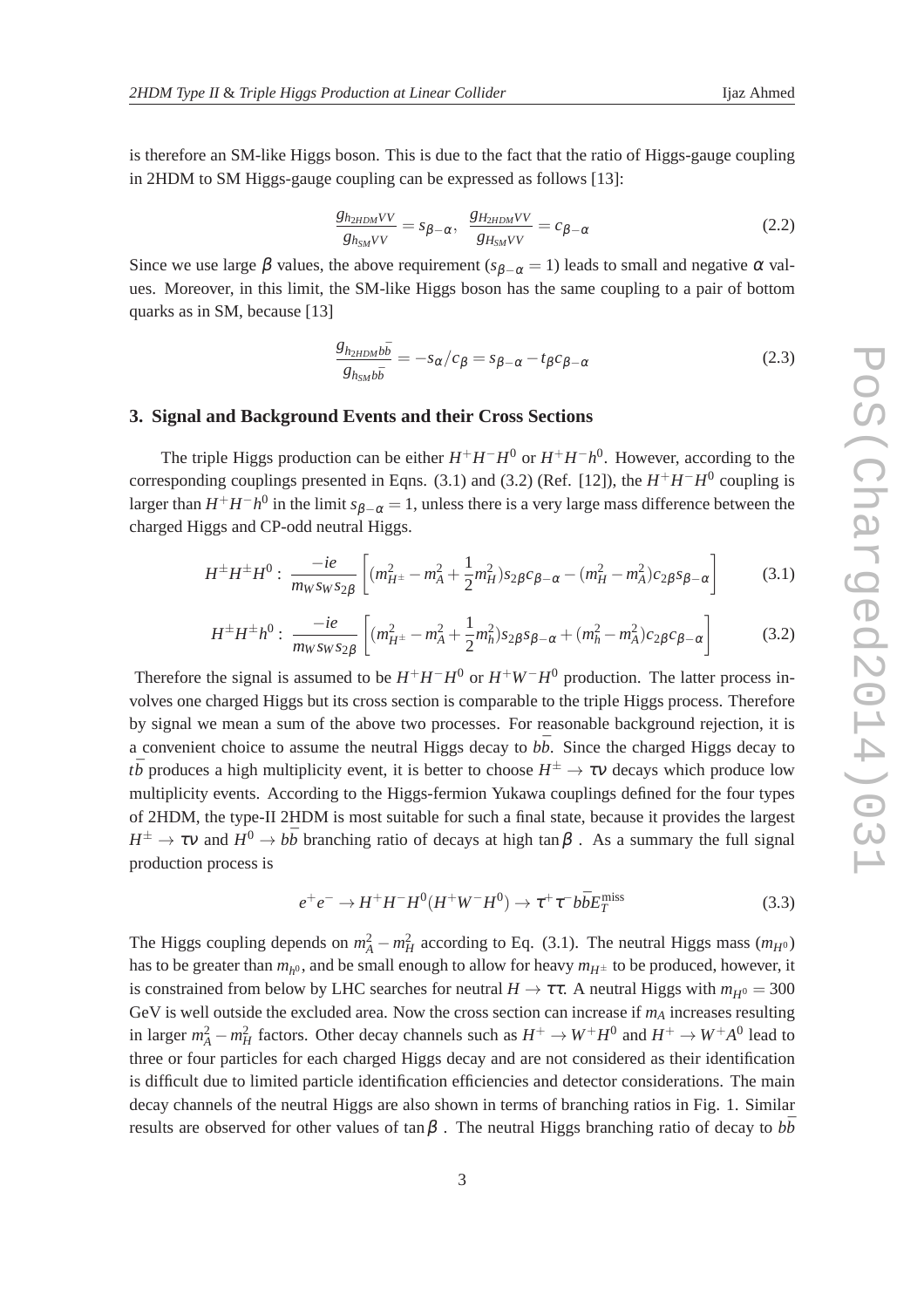

**Figure 1:** (top left)  $\Delta \rho$  parameter as a function of  $m_{H^{\pm}}$  for different  $m_A$  values. (top right), the neutral Higgs branching ratio of decays and (bottom), the *H* <sup>+</sup>*W*−*H* 0 signal cross section times branching ratio of charged and neutral Higgs decays.

decreases with increasing Higgs boson mass, therefore higher cross sections are expected for lighter neutral Higgs bosons. The decay channel  $H \to H^{\pm}W^{\mp}$  leads to three charged Higgs bosons in the final state of the main process and is not considered here although it acquires a higher branchig ratio than  $b\bar{b}$ . Other decay channels, e.g.,  $H^0 \to h^0h^0$ ,  $H^0 \to W^+W^-$  and  $H^0 \to Z^0Z^0$  vanish as they are proportional to  $c_{\beta-\alpha}$  and this analysis is based on  $s_{\beta-\alpha}=1$ . Therefore as long as the lightest neutral Higgs is required to be SM-like with  $s_{\beta-\alpha} = 1$ , such decay channels do not play a role. The cross section times branching ratio of the triple Higgs production is thus obtained using branching ratio presented in 1. Results are shown in Fig. 2. The double Higgs production originates from different decay chains,  $e^+e^- \to A^0H^0 \to H^+W^-H^0$  and  $e^+e^- \to H^+H^- \to H^+W^-H^0$ . Therefore, its cross section depends on  $m_{A^0}$ ,  $m_{H^0}$  and  $m_{H^{\pm}}$ . Figure 1 shows the cross section of this process times  $BR(H^{\pm} \to \tau \nu) \times BR(H^0 \to b\bar{b})$ . A double charged Higgs production through  $e^+e^- \to H^+H^- \to b\bar{b}$ .  $t\bar{b}\tau\bar{v}\to W^+b\bar{b}\tau\bar{v}\to\tau^+v b\bar{b}\tau\bar{v}$  was also explicitly checked and turned out to make no contribution to the signal as it was suppressed by the cut on the  $b\bar{b}$  invariant mass.

The background events are SM processes, *ZZ*,  $WW$ ,  $Z^{(*)}/\gamma^*$  and  $t\bar{t}$  with cross sections 0.13, 1.8, 2.0 and 0.1 *pb* respectively at  $\sqrt{s} = 1.5$  TeV. If  $Z \to \tau \tau$  and  $Z \to b\bar{b}$  decays occur, the ZZ process can lead to  $\tau t b \bar{b}$  final state. The  $t\bar{t}$  events are also important background events as they contain two *b*-jets. Other sources of triple Higgs, e.g.,  $h^0H^+H^-$  and  $A^0H^+H^-$  turn out to be negligible with a cross section of the order  $10^{-6}$  pb.

## **4. Event Selection and Analysis**

Signal events contain four jets: two  $\tau$ -jets and two  $b$ -jets. Therefore three requirements on the number of jets are to be applied to separate signal and background, i.e., the cut on the number of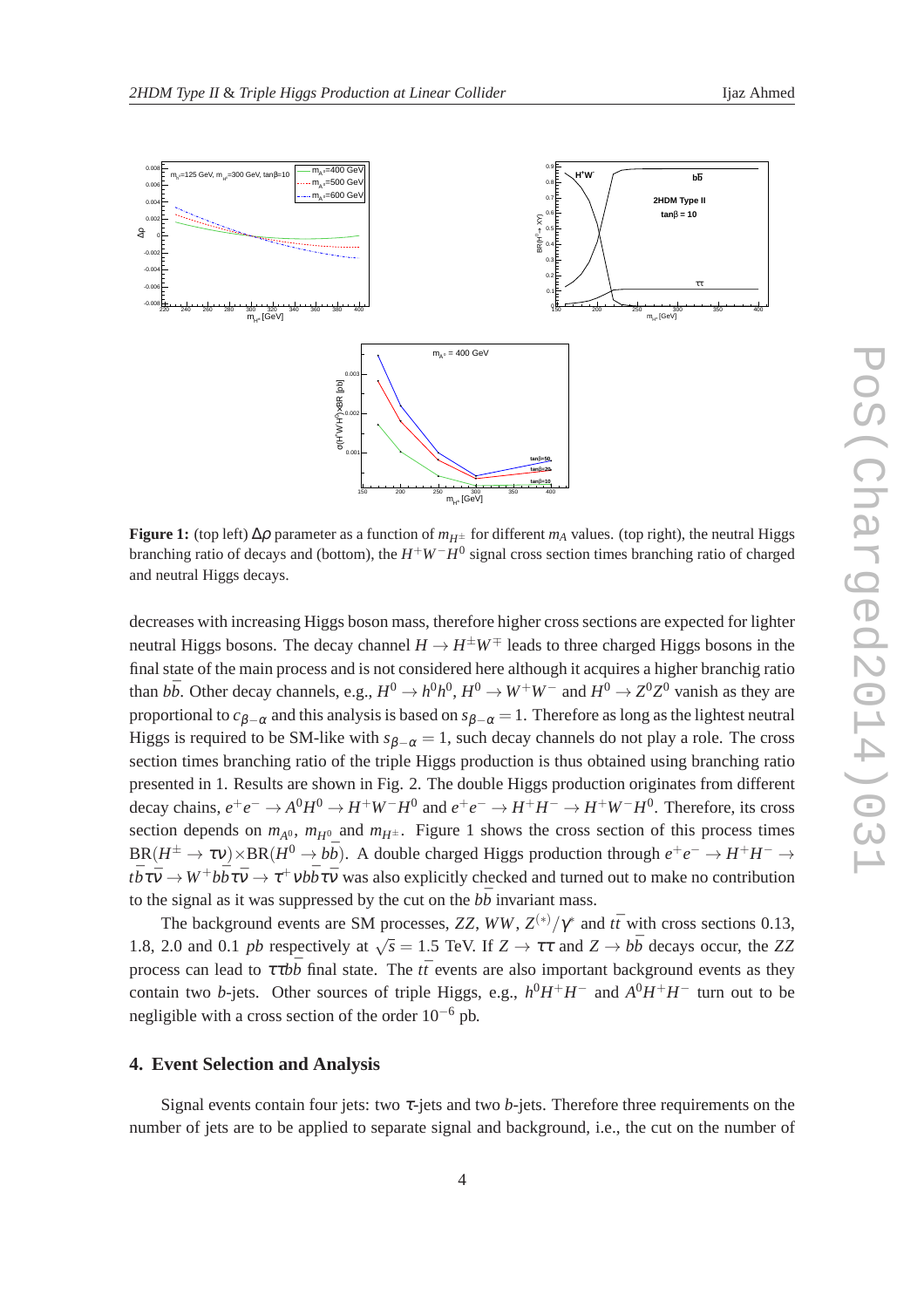

**Figure 2:** The signal cross section times branching ratio of charged and neutral Higgs decays with tan  $\beta = 10$ ,  $\tan \beta = 20$  and  $\tan \beta = 50$ 

all jets (with a kinematic cut as deduced from the jet transverse energy distributions), the cut on the number of  $\tau$ -jets which are signatures of the charged Higgs and a separated cut on the number of *b*-jets. The two *b*-jets originate from a neutral heavy Higgs boson in signal events, therefore, their invariant mass should lie within a mass window tuned by the neutral Higgs mass. Finally as there are two neutrinos in the event, a requirement on the minimum missing transverse energy should help suppression of some background events like single or double *Z* bosons. From detector point of view, such requirements imply experimental uncertainties due to the jet energy scale, *b*-tagging efficiency, <sup>τ</sup>-identification efficiency and missing transverse energy resolution.

In order to start event selection kinematic distributions are studied. Figure 3 shows the (any) jet transverse energy distribution. Therefore the first step in signal selection is to require at least four jets in the final state with kinematic cuts on the jet transverse energy and pseudorapidity as in Eq.  $(4.1).$ 

$$
E_T^{\text{jet}} > 30 \text{GeV}, \quad |\eta| < 3 \tag{4.1}
$$

Selected jets are counted in the second step. The number of reconstructed jets passing the requirement of Eq. (4.1). A cut on the number of reconstructed jets is applied as in Eq. (4.2).

Number of jets (satisfying Eq. (3) 
$$
\geq 4
$$
 (4.2)

The  $\tau$ -ID algorithm [14] for  $\tau$ -jet reconstruction starts with a cut on the transverse energy of the hardest charged particle track in the  $\tau$ -jet cone as  $E_T > 20$ GeV. This requirement is basically applied as we expect a low charged particle multiplicity in  $\tau$  hadronic decay which results in a large fraction of the  $\tau$  energy to be carried by the leading track (the charged pion). The isolation requirement further uses the above feature of the  $\tau$  hadronic decay by requiring no track with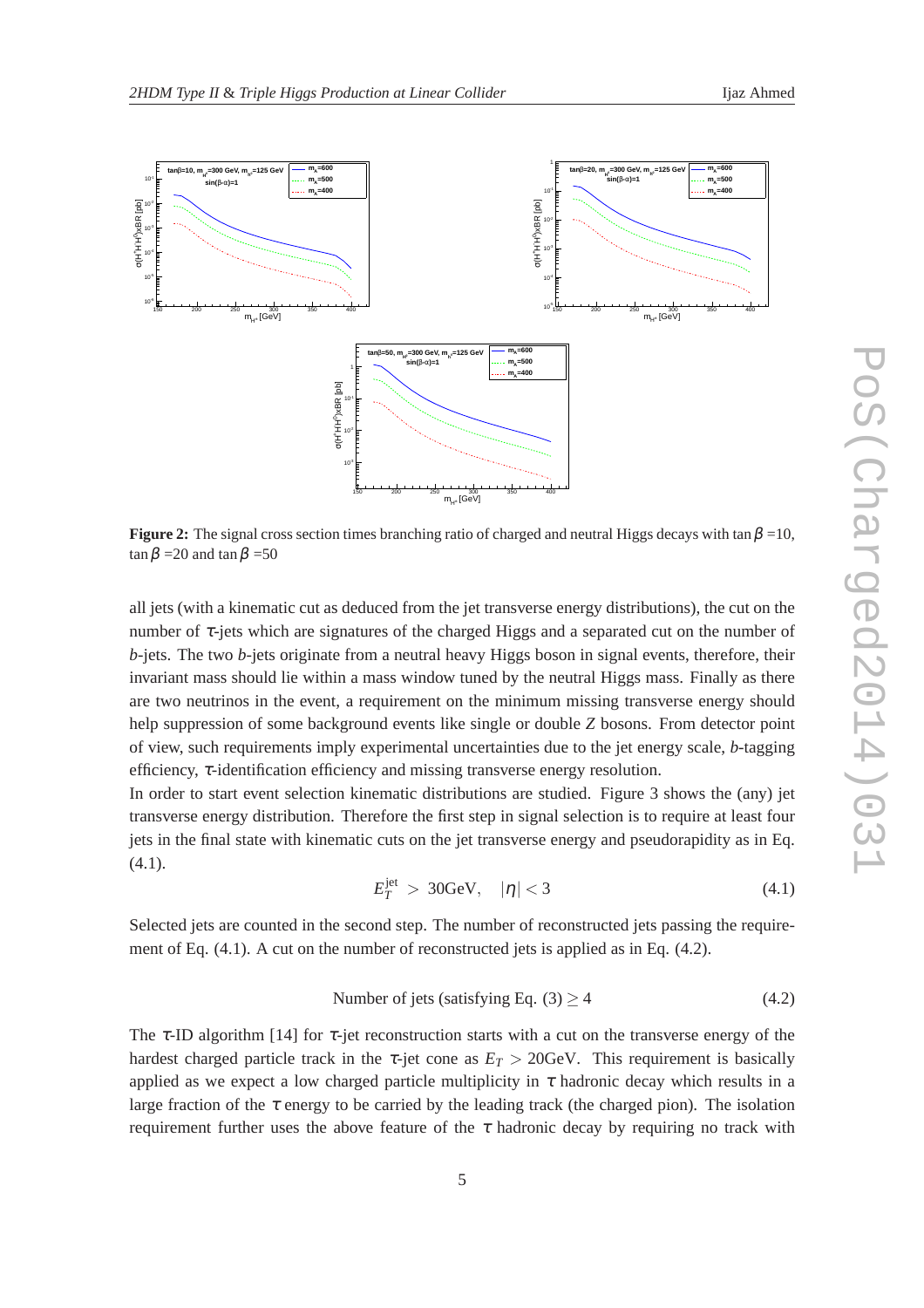$p_T > 1$  GeV to be in the annulus defined as  $0.1 < \Delta R < 0.4$ . Here  $\Delta R = \sqrt{(\Delta \eta)^2 + (\Delta \phi)^2}$  and  $\phi$  is the azimuthal angle. The ∆ is calculated between the cone surface and the cone axis defined by the hardest track. The number of signal tracks are then calculated by searching for tracks in the cone defined around the hardest track with  $\Delta R < 0.07$ . Since  $\tau$  leptons decay predominantly to one or three charged pions, we require the number of signal tracks to be one or three. A jet (a  $\tau$  lepton candidate) has to pass all above requirements to be selected as a  $\tau$  lepton. Finally we require that there should be two  $\tau$ -jets satisfying all above requirements in the event.

In the next step the above two jets are used for  $b\bar{b}$  invariant mass distribution as shown in Figure 3 which tends to peak at 300 GeV (the neutral Higgs boson mass) in signal events while for the *ZZ* background the  $b\bar{b}$  invariant mass obviously peaks at the *Z* mass. Based on this observation the requirement presented in Eq. (4.3) is applied on the distribution of *b*-jet pair invariant mass.

$$
b\bar{b} \text{ invariant mass} > 120 \text{ GeV} \tag{4.3}
$$

As the last step, the missing transverse energy is reconstructed as the negative vectorial sum of particle momenta in the transverse plane as shown in Fig. 3. Based on the distribution shown in Fig. 3, the requirement of Eq. (4.4) is applied on signal and background events.

$$
E_T^{\text{miss}} > 30 \text{ GeV} \tag{4.4}
$$



**Figure 3:** (top left) the jet transverse energy distribution in signal and background events, (top right) the *b*-jet pair invariant mass distribution in signal and background events, while bottom figure is the missing transverse energy distribution in signal and background events.

#### **5. Results**

Selection cuts are applied one after the other, and relative efficiencies and the total efficiency of the signal and background selection is calculated. The final number of events, of course depends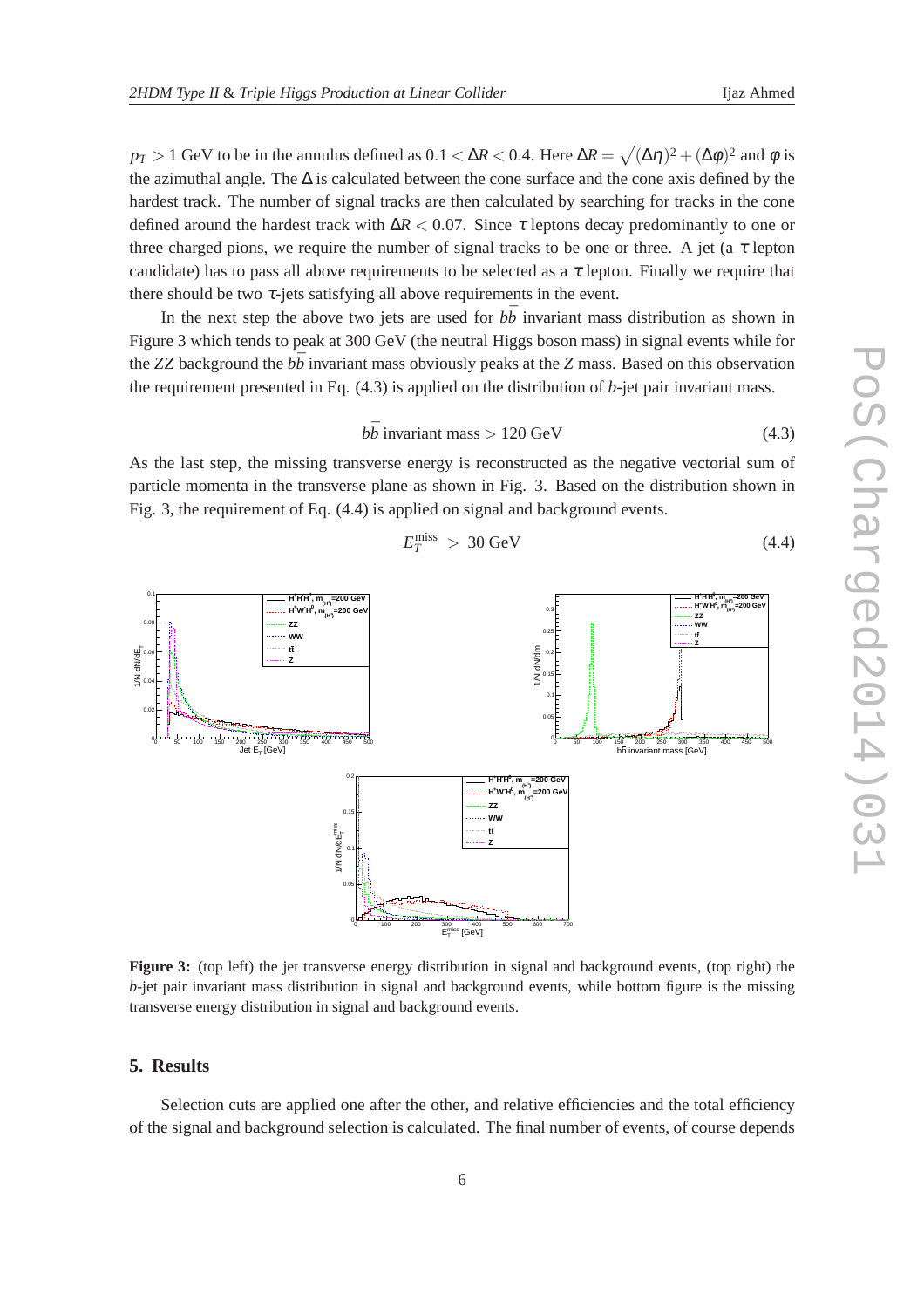|                         | Signal, $m_{H^{\pm}}$ : |                              |                   |                     |           |                                 |           |      |                                                               |                            |          |            |
|-------------------------|-------------------------|------------------------------|-------------------|---------------------|-----------|---------------------------------|-----------|------|---------------------------------------------------------------|----------------------------|----------|------------|
|                         | $170 \text{ GeV}$       |                              | $200 \text{ GeV}$ |                     | $300$ GeV |                                 | $400$ GeV |      | Background                                                    |                            |          |            |
|                         |                         |                              |                   |                     |           | HHH HHW HHH HHW HHH HHW HHH HHW |           |      | ZZ.                                                           | $Z^{(*)}$<br>$/\gamma^{*}$ | WW       | $t\bar{t}$ |
| Four jets               | 0.64                    | 0.64                         | 0.63              | 0.63                | 0.63      | 0.63                            | 0.62      | 0.62 | 0.24                                                          | 0.052                      | 0.22     | 0.91       |
| Leading track           | 0.99                    |                              | 0.99              |                     | 0.99      |                                 | 0.99      | 0.99 | 0.87                                                          | 0.95                       | 0.92     | 0.96       |
| <b>Isolation</b>        | 0.87                    | 0.69                         | 0.88              | 0.69                | 0.9       | 0.63                            | 0.9       | 0.83 | 0.35                                                          | 0.092                      | 0.6      | 0.24       |
| Number of signal tracks | 0.99                    | 0.97                         | 0.99              | 0.97                | 0.99      | 0.96                            | 0.99      | 0.99 | 0.87                                                          | 0.37                       | 0.95     | 0.87       |
| Two $\tau$ -jets        | 0.41                    | 0.2                          | 0.43              | 0.21                | 0.47      | 0.22                            | 0.5       | 0.1  | 0.68                                                          | 0.6                        | 0.19     | 0.071      |
| $\tau$ -jet charge      | 1                       | 0.99                         |                   | 0.99                | 1         | 0.99                            |           | 0.99 | 1                                                             |                            |          | 0.97       |
| Two $b$ -jets           | 0.82                    | 0.84                         | 0.82              | 0.84                | 0.82      | 0.82                            | 0.82      | 0.81 | 0.15                                                          | $\Omega$                   | $\theta$ | 0.61       |
| $b\bar{b}$ inv. mass    | 0.88                    | 0.94                         | 0.88              | 0.93                | 0.87      | 0.93                            | 0.85      | 0.96 | 0.041                                                         | $\Omega$                   | $\Omega$ | 0.33       |
| $E_T^{\text{miss}}$     | 0.99                    | 0.98                         | 0.98              | 0.99                | 0.99      |                                 | 0.98      | 0.99 | 0.28                                                          | $\Omega$                   | $\Omega$ | 0.9        |
| Total eff.              |                         | $0.16 \,   \, 0.064 \,   \,$ |                   | $0.17 \,   0.067  $ |           |                                 |           |      | $0.18$   0.063   0.19   0.039   7.7 $\times$ 10 <sup>-5</sup> | 0                          | $\theta$ | 0.0023     |

not only on the total selection efficiency, but also on the cross section of events. In case of signal, the cross section depends on tan $\beta$ ,  $m_{H^{\pm}}$  and  $m_A$  and branching ratio of Higgs decays. Table 1 shows the signal and background selection efficiencies. The selection efficiencies are used in the

**Table 1:** Signal and background selection efficiencies. HHH and HHW mean triple and double Higgs processes respectively. The signal selection efficiencies are assumed to be independent of  $\tan \beta$  and  $m_A$ .

next step to calculate the number of signal and background events at a given point in parameter space. The signal significance is calculated as  $N_S/\sqrt{N_B}$ , where  $N_S(N_B)$  is the signal (background) number of events after all selection cuts. The significance depends on  $\tan \beta$  and  $m_A$  due to the dependence of cross section to these parameters. Therefore different plots are produced for each value of  $\tan \beta$  and  $m_A$  as shown in Fig. 4.

# **6. Conclusion**

The triple Higgs boson production was analyzed as a source of charged Higgs pairs. The analysis was performed for a linear  $e^+e^-$  collider operating at  $\sqrt{s} = 1.5$  TeV and results were presented with a normalization to an integrated luminosity of 500 *fb*<sup>−1</sup>. The theoretical framework was set to 2HDM type-II containing an SM-like light Higgs boson with a mass equal to the current LHC observations. The effect of the CP-odd neutral Higgs mass in the production cross section and the signal significance was studied and it was concluded that increasing *m<sup>A</sup>* could increase the signal significance very sizably. The signal significance depends also on  $\tan \beta$ . A reasonable background suppression by b-tagging is achieved leading to high signal significance values for some areas of the parameter space. Finally the signal significance was presented as a function of the  $m_{H^{\pm}}$ ,  $m_A$  and tan $\beta$ . In such a scenario a linear collider with enough integrated luminosity higher than 500 *fb*<sup>−1</sup> would probably be the only experiment which could provide some news about this particle in the future in case the LHC missed to discover.

## **References**

[1] LEP Higgs Working Group, hep-ex/0107031